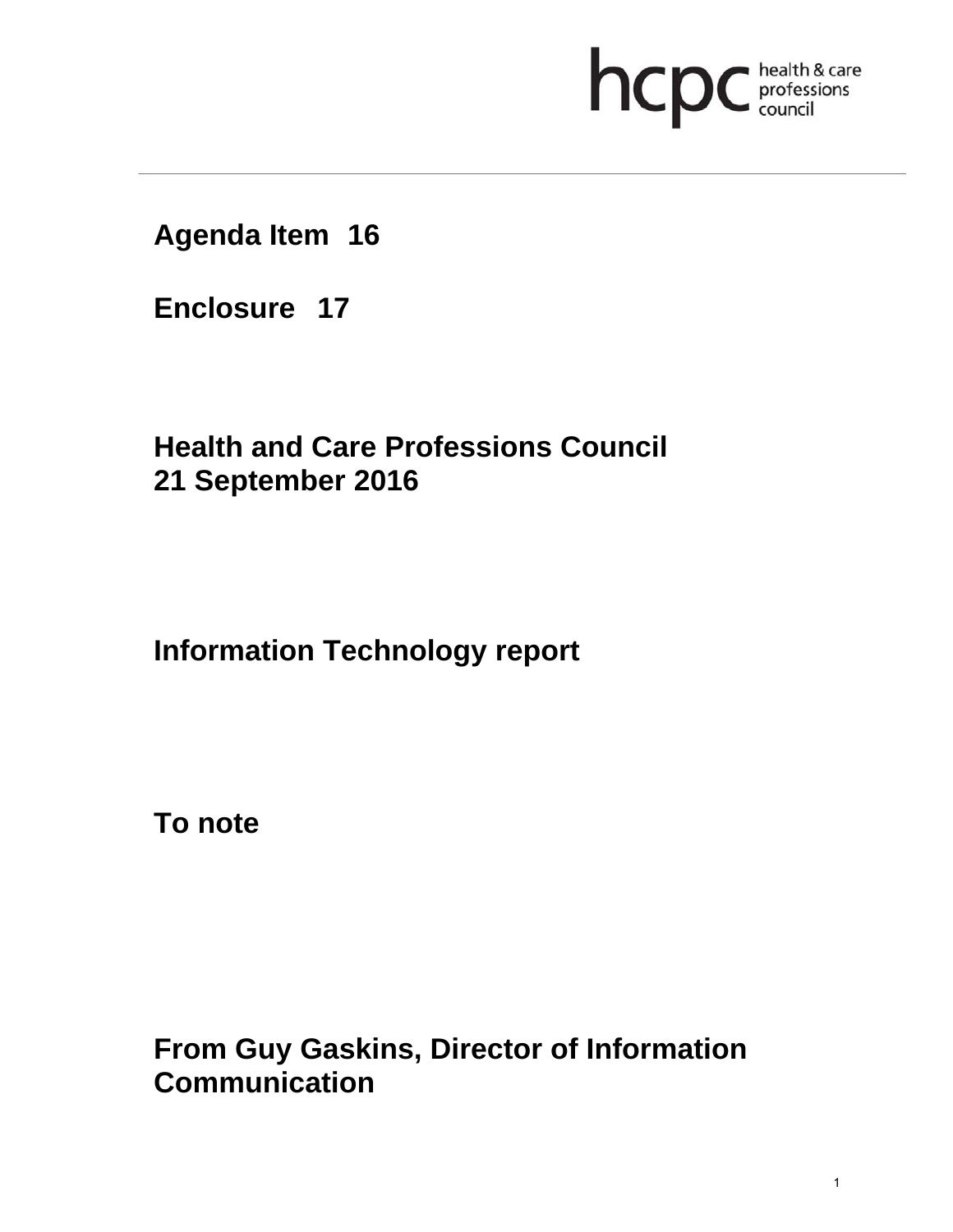

## **Information Technology Department**

## **Management Information Pack**

Guy Gaskins, Director of Information Technology

September 2016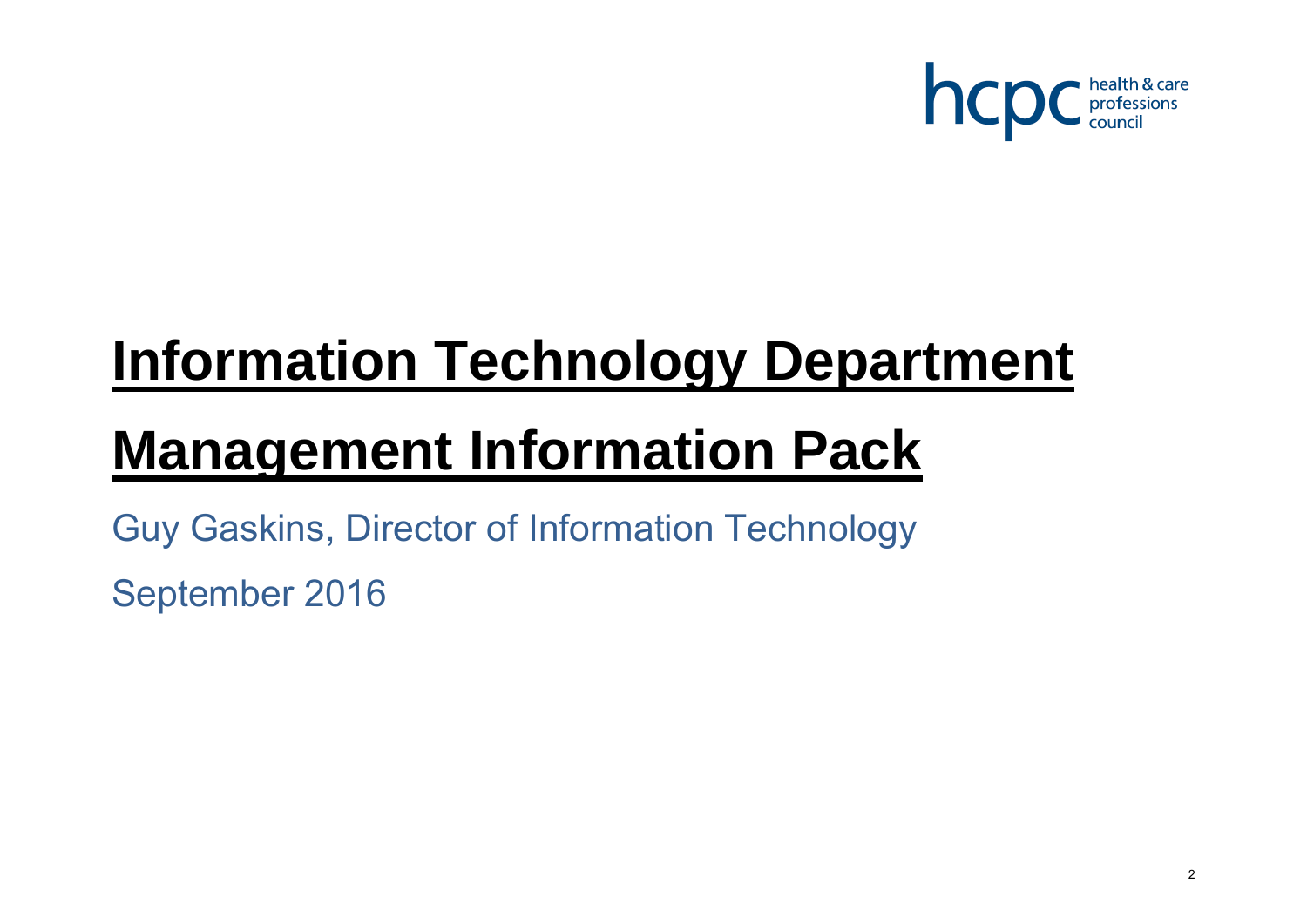#### **1 Executive Summary**

The education systems build project has completed successfully and there have been two outages to services:

#### **1.1 MP64 - Education systems build (second phase)**

This project will deliver the technology elements and the business process change as identified in the Education systems and process review project.

The project has successfully gone live with the first phase in March 2015. The project aims to deliver the second phase that incorporate integrations with the corporate web site, and the registration system, as well as a series of small changes to the core application.

The second phase of this project went live in September 2016 incorporating integrations to both the NetRegulate system and the corporate web site. This is now complete.

#### **1.2 Service availability**

#### **Telephone outage:**

On Thursday 25 August there was an intermittent disruption in service to all telephony for five hours from 08:00 until 13:00.

The outage was caused by an issue in the Gamma telephony network which affected multiple customers. Gamma resolved the issue at 13:00. During the disruption a message was placed on the HCPC incoming lines to inform customers of the disruption.

#### **Online renewal portal:**

On Thursday 01 September the online renewal portal did not allow social workers and operating department practitioners to renew online.

Although the online portal was operating and available a failure in a batch process to place the social workers and operating department practitioners into renewal resulted in registrants being unable to renew online. The root cause was due to an incorrect database configuration setting. The batch processes were rerun during the day and registrants could renew online from 14:00.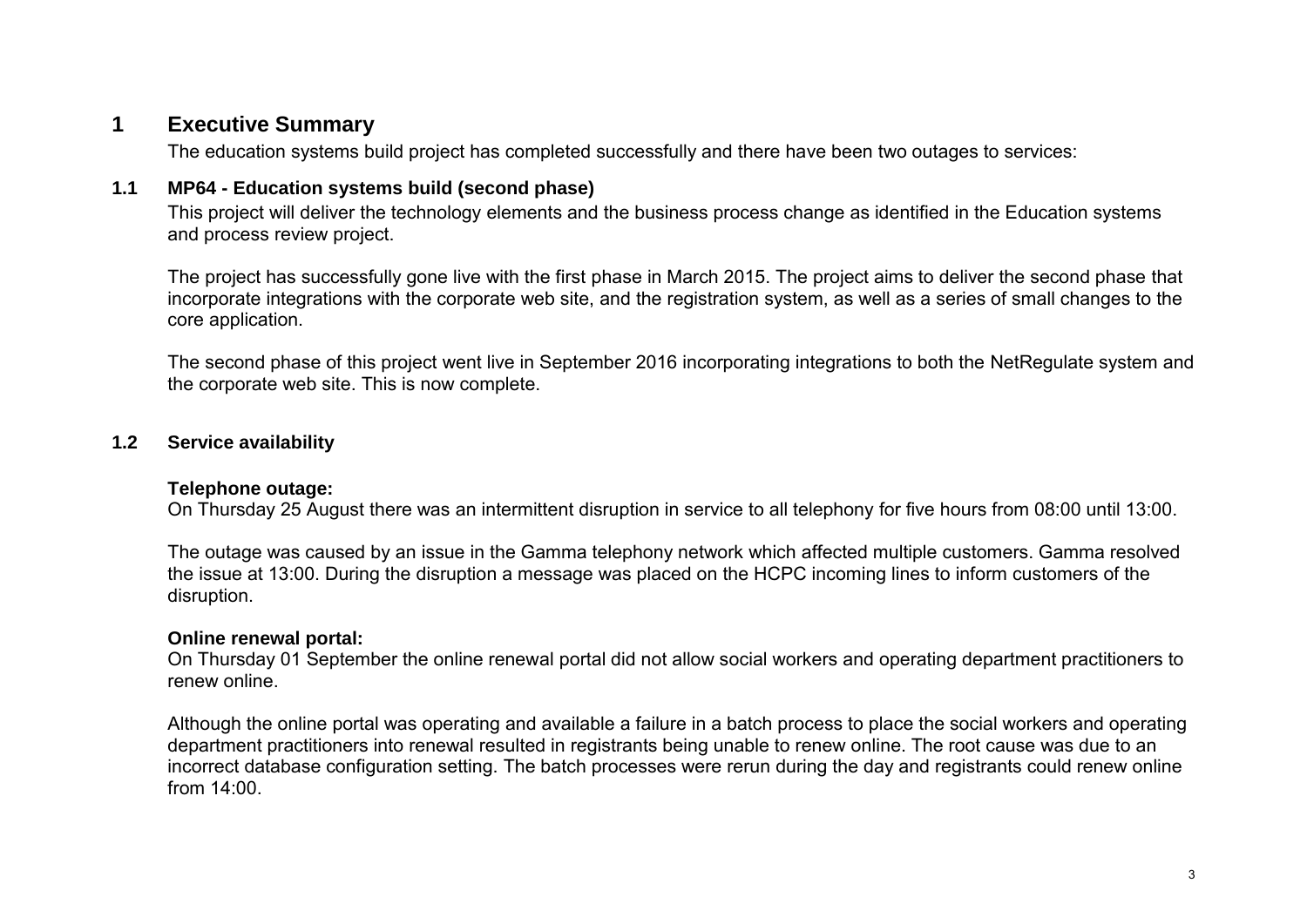#### **Contents**

| $\mathbf{1}$   |     |  |
|----------------|-----|--|
|                | 1.1 |  |
|                | 1.2 |  |
| $2^{\circ}$    |     |  |
|                | 2.1 |  |
|                | 2.2 |  |
| 3 <sup>1</sup> |     |  |
|                | 3.1 |  |
|                | 3.2 |  |
|                | 3.3 |  |
|                | 3.4 |  |
|                | 3.5 |  |
|                | 3.6 |  |
| $\overline{4}$ |     |  |
|                | 4.1 |  |
|                | 4.2 |  |
|                | 4.3 |  |
| 5              |     |  |
| 6              |     |  |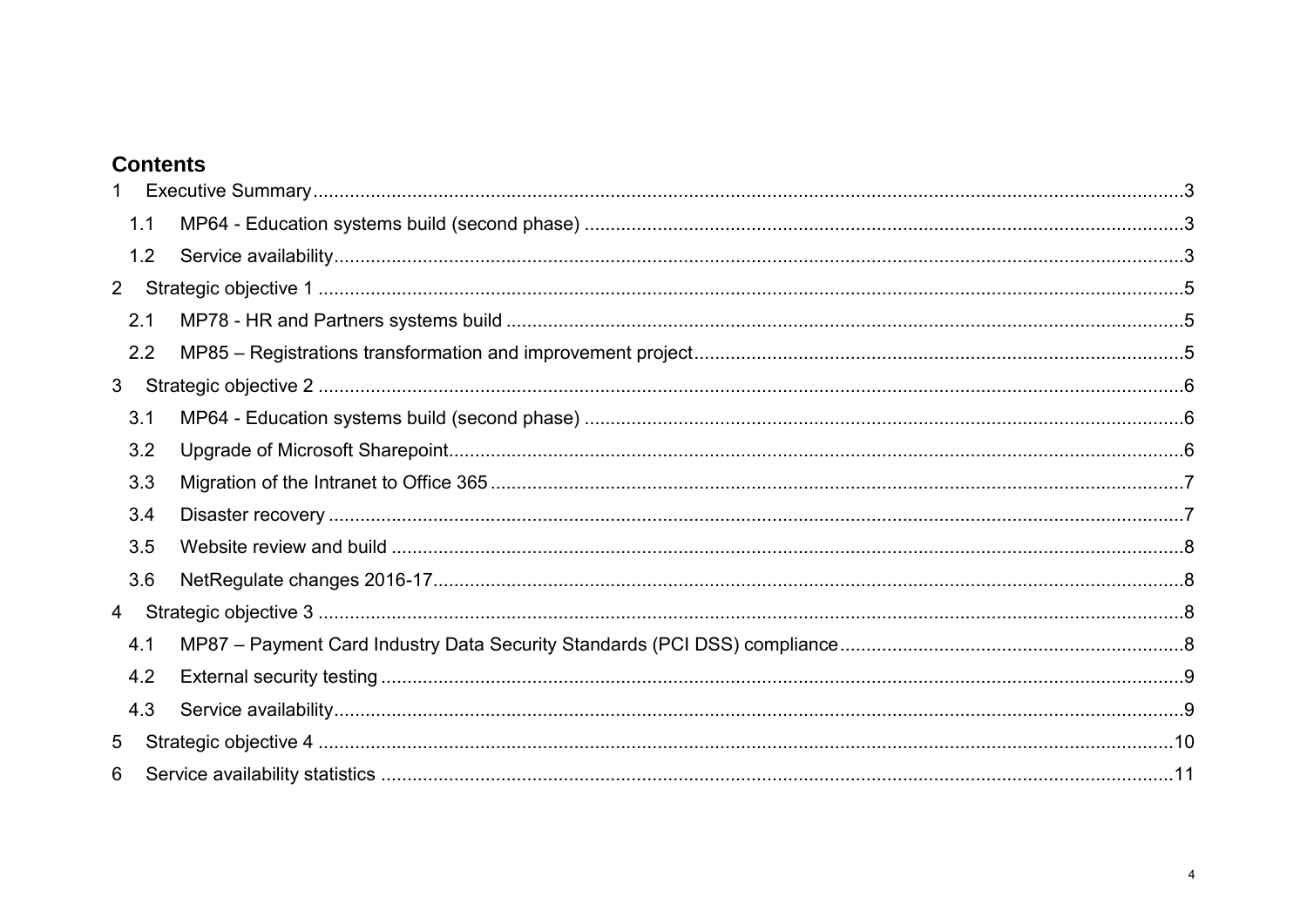#### **2 Strategic objective 1**

"To drive efficiencies within the organisation by the use of Information Technology and Information Systems."

#### **2.1 MP78 - HR and Partners systems build**

This project will deliver the technology elements and the business process change as identified in the HR and Partners systems and process review project.

The project is now in its implementation stage with a two stage delivery separating HR and the Partners systems. This will allow the earlier delivery of the HR elements of the system while the project waits for the agreed Partner developments to complete.

UAT is underway for the HR system and is expected to complete at the end of September. Training of the HR team and super users is complete. A target dual running of the HR system is planned for end of October to validate the payroll function with the system launching towards the end of November.

The Partner team are continuing to write test scripts while waiting for their development to complete. The work to create the interfaces to HCPC internal systems has begun with initial engagements with the vendors to detail the interface design completed. Interface development estimates are being qualified before committing to a schedule.

#### **2.2 MP85 – Registrations transformation and improvement project**

This project aims to implement the recommendations of the Registration system review project. It will be structured into three main phases starting with the implementation of a continuing professional development (CPD) online system.

The first Technical Design Authority (TDA) meeting has been completed successfully with a number of changes to planned design being made as a result of the TDA discussion. Preliminary form designs have been created in a proof of concept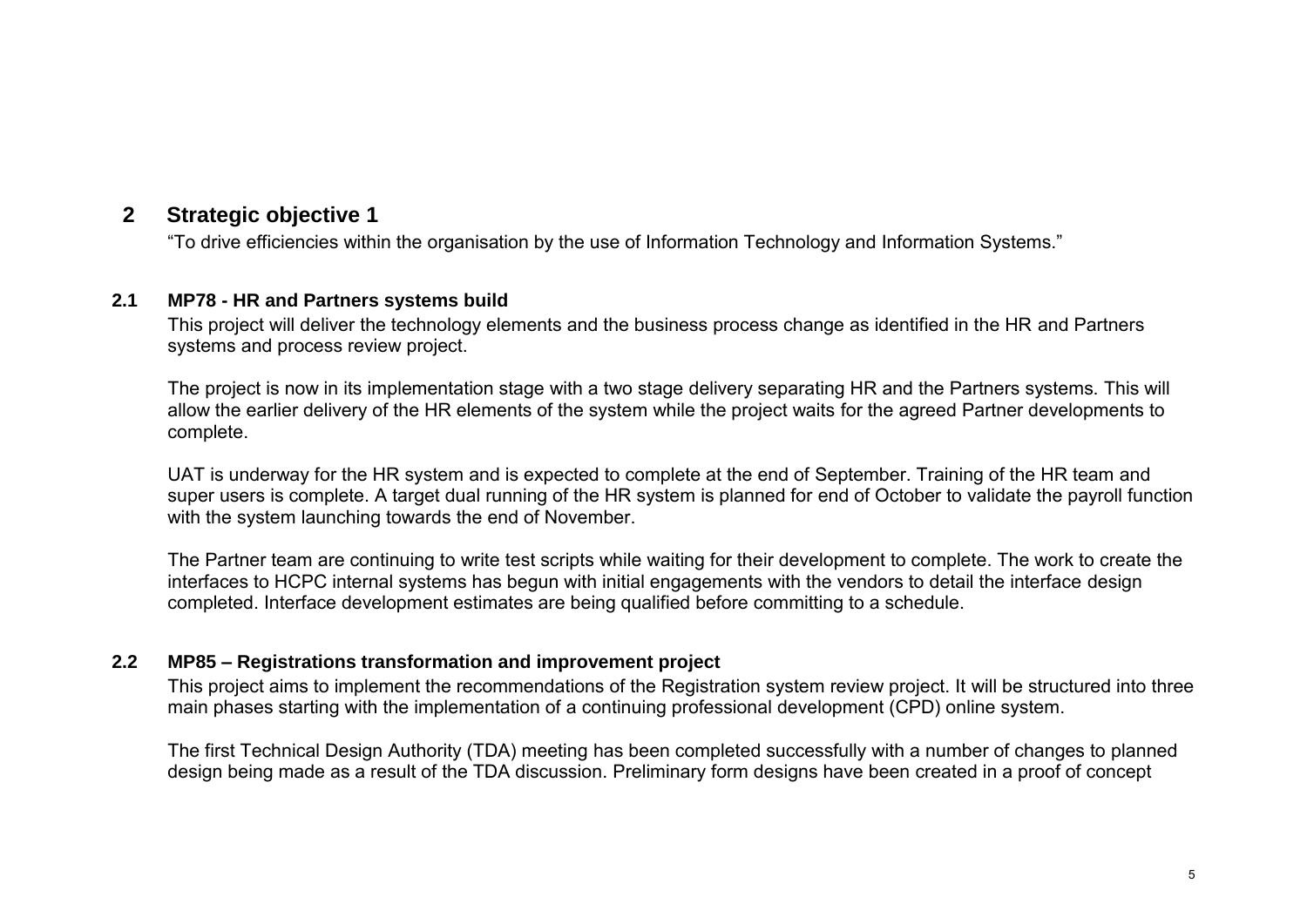system for agreement. The technical design for the architecture has been agreed and is awaiting scheduling; a development environment has been created for the developers.

The development of the CPD application continues with a further 'show and tell' sessions with the business being arranged while the business start to create test scripts. The system infrastructure scripts have been tested and now further work will be done to bring together complete instructions to create the agreed architecture. A number of small procurement exercises are being performed to select third party solutions for bulk mailing and text delivery.

#### **3 Strategic objective 2**

"To apply Information Technology within the organisation where it can create business advantage."

#### **3.1 MP64 - Education systems build (second phase)**

This project will deliver the technology elements and the business process change as identified in the Education systems and process review project.

The project has successfully gone live with the first phase in March 2015. The project aims to deliver the second phase that incorporate integrations with the corporate web site, and the registration system, as well as a series of small changes to the core application.

The second phase of this project went live in September 2016 incorporating integrations to both the NetRegulate system and the corporate web site.

This is now complete.

#### **3.2 Upgrade of Microsoft Sharepoint**

The project objective is to upgrade our current implementation of Sharepoint 2010 server that primarily supports the document management functionality of the FTP case management system. The system has been extended for the use of the new Education system as well as for other specific groups of users.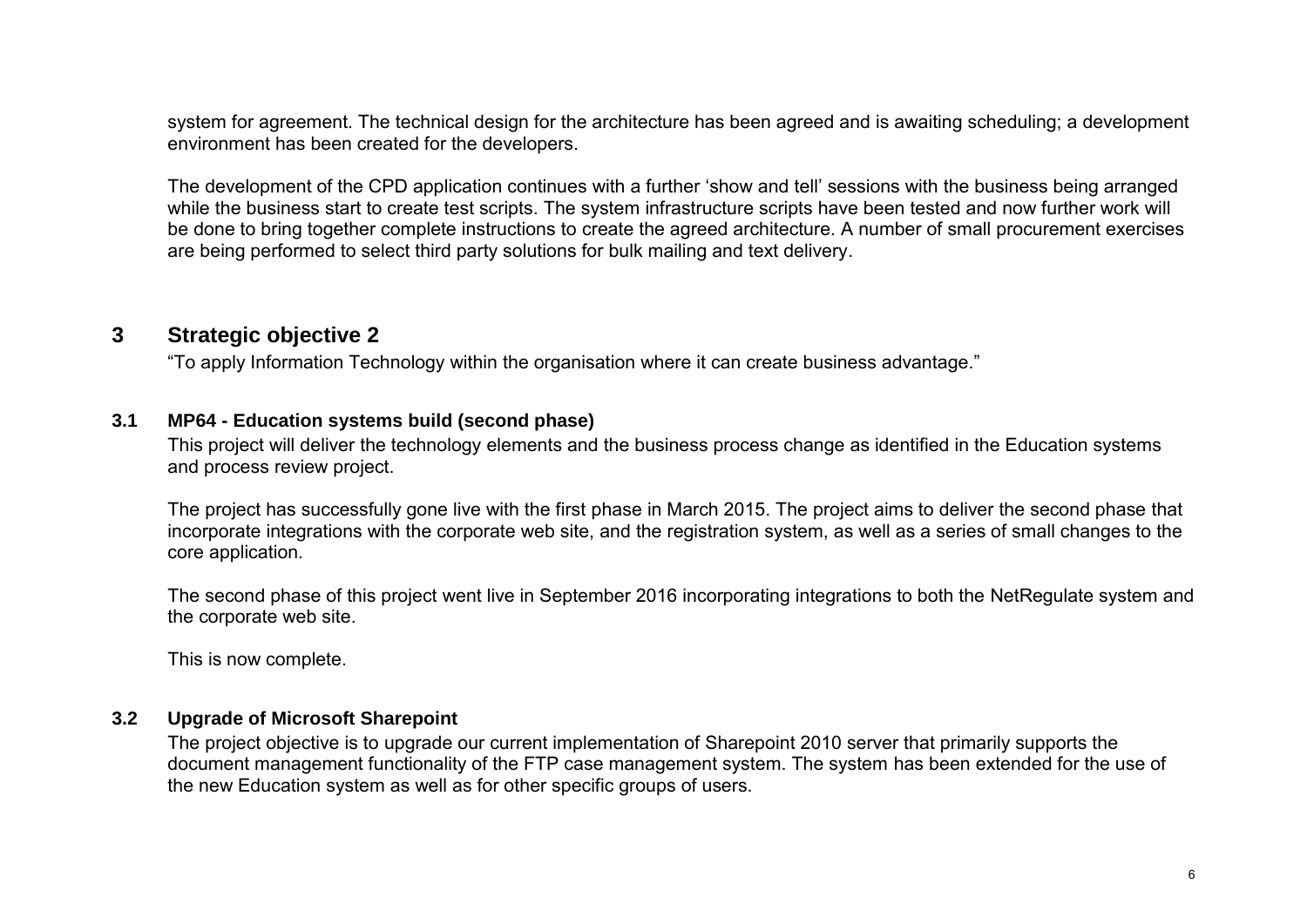A test environment for the FTP case management system has been created and deployed. The FTP case management system interface has been changed to work with the new version and is in system test.

The user acceptance testing is combined with a larger maintenance release of the FTP system and both the upgrade and the maintenance release will be deployed together. Issues identified during testing have now been resolved and further regression testing is proceeding according to business team priorities.

#### **3.3 Migration of the Intranet to Office 365**

The project objective is to create a new intranet using the Microsoft Office 365 environment. This will enable the removal of the current intranet from legacy technology and offer an opportunity to refresh the look and feel, and usability of the site. This builds on the 2015-16 project to move the corporate email service to Office 365.

A selection exercise for an 'accelerator' product to shortcut the development of the intranet on the Microsoft Sharepoint Online platform has concluded and a preferred supplier has been selected. Business engagement and change analysis is proceeding but the technical delivery is delayed while recruitment proceeds for additional IT resource.

#### **3.4 Disaster recovery**

The departmental project is to assess the technical capabilities of a new site recovery service provided by Microsoft. The service has the potential to simplify the technical disaster recovery process for the HCPC core systems as well as reducing costs and improving the time to switch to the disaster recovery environment.

Following a successful proof of concept, all services are being replicated to the proposed new environment to allow further testing.

This project will aim to have implemented an alternative disaster recovery environment by the end of September 2016 if it meets the technical requirements of the HCPC.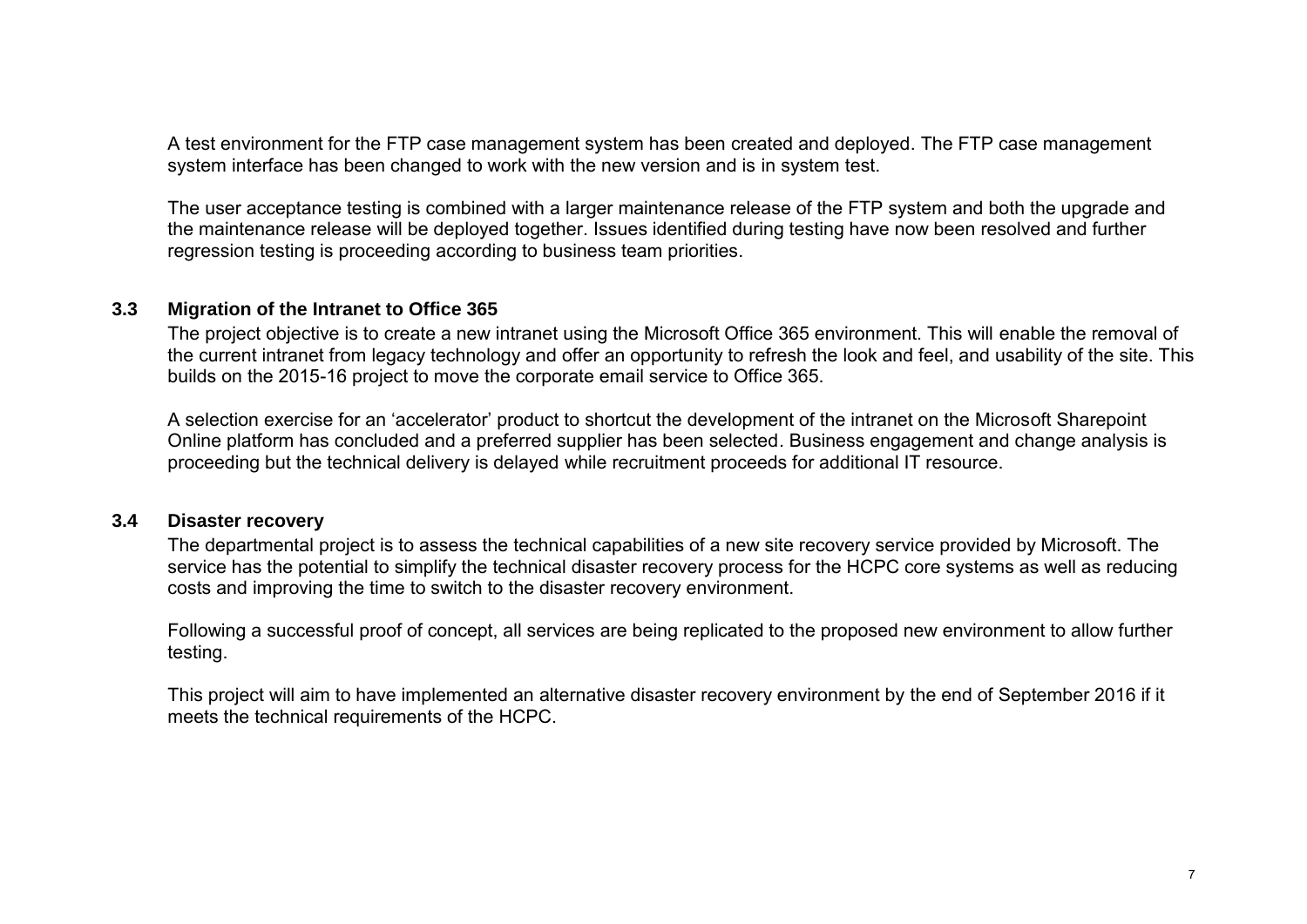#### **3.5 Website review and build**

This project will review the processes, systems and purpose of the HCPC's current web and internet activities with the intention of building new services.

The project is initiating i.e. confirming scope and cost to be presented to EMT for approval in September. An information gathering exercise is proceeding following a government framework procedure to inform the creation of the project initiation document.

#### **3.6 NetRegulate changes 2016-17**

This project delivers an annual programme of consolidated changes to the registration system. This year it includes changes to annotations and modalities for a number of professions. It affects NetRegulate as well as the mobile applications (apps) and existing integrations from the Education system.

The project was initiated in April 2016 and is now in the test phase with an expected delivery in September 2016 for the initial release. The Education integration changes will be delivered later in the year.

#### **4 Strategic objective 3**

"To protect the data and services of HCPC from malicious damage and unexpected events."

#### **4.1 MP87 – Payment Card Industry Data Security Standards (PCI DSS) compliance**

This major project will initially audit the HCPC processes and systems used to manage credit card payments against the latest PCI DSS standard. Any remediation changes required will be delivered through a consequential implementation phase of the project.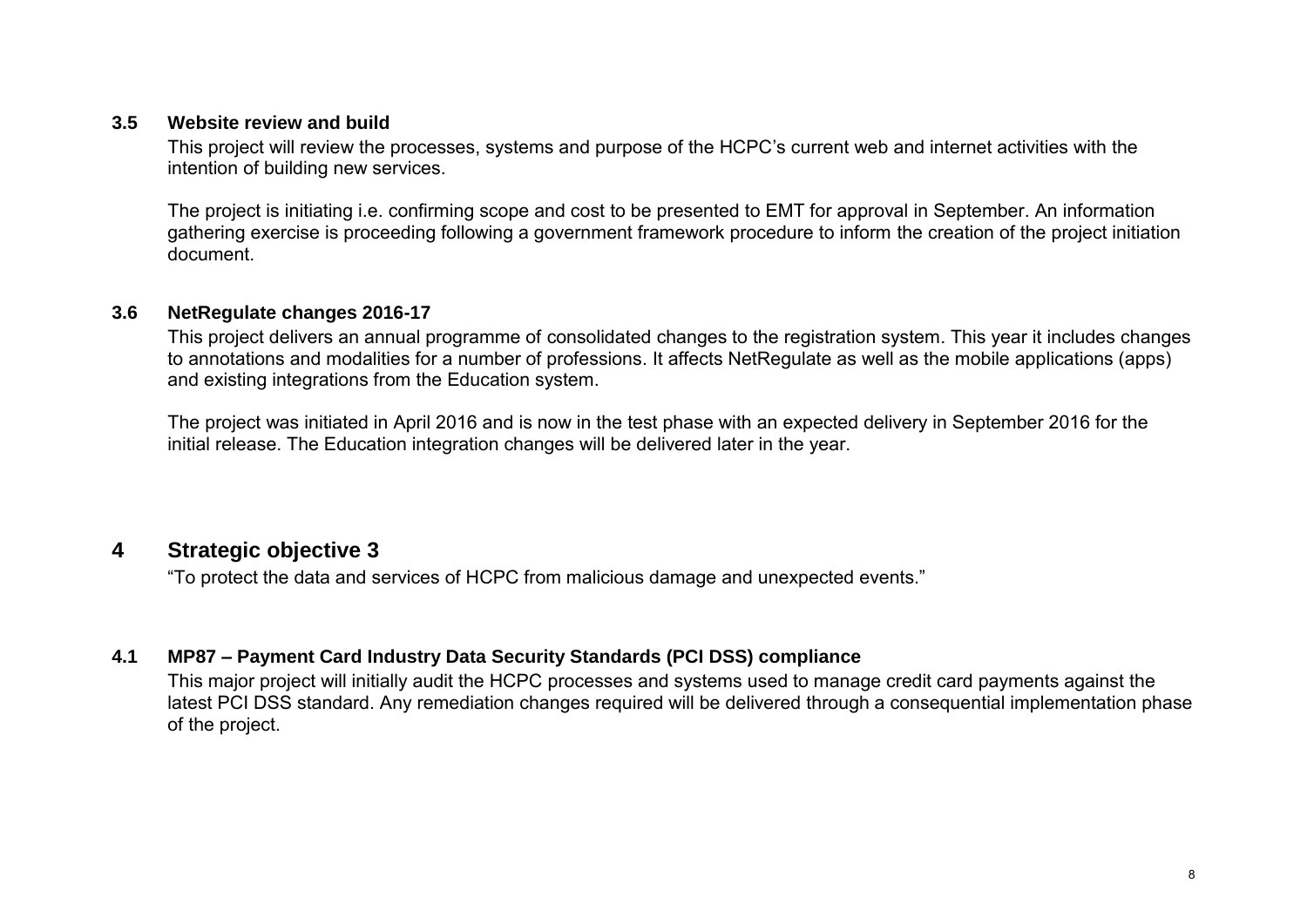The initial 'soft' audit was performed on 4 May 2016 and the report was published on 21 June 2016. A feedback session is being arranged with the auditor to clarify the next steps for the project in early October 2016.

#### **4.2 External security testing**

The testing is performed by an independent security company who attempt to gain access to the HCPC Information Systems by imitating the actions of a malicious hacker and forms part of the regular IT security testing regime. This test was focused on vulnerabilities of the externally visible infrastructure. The testing was completed between the 11 and 16 July 2016.

The results from this testing cycle were positive with no 'Critical' vulnerabilities. The testing identified an issue rated as 'important' that requires resolution in the short term; one issue rated as medium criticality that should be resolved as part of ongoing security maintenance and a small number of low criticality issues that should be addressed as part of routine maintenance tasks.

The resolution of the issues is being actively worked on and are in plan.

#### **4.3 Service availability**

#### **Telephone outage:**

On Thursday 25 August there was an intermittent disruption in service to all telephony for five hours from 08:00 until 13:00.

The outage was caused by an issue in the Gamma telephony network and affected multiple customers. Gamma resolved the issue at 13:00. During the disruption a message was placed on the HCPC incoming lines to inform customers of the disruption.

#### **Online renewal portal:**

On Thursday 01 September the online renewal portal did not allow social workers and operating department practitioners to renew online.

Although the online portal was operating and available a failure in a batch process to place the social workers and operating department practitioners into renewal resulted in registrants being unable to renew online. The root cause was due to an incorrect database configuration setting. The batch processes were rerun during the day and registrants could renew online from 14:00.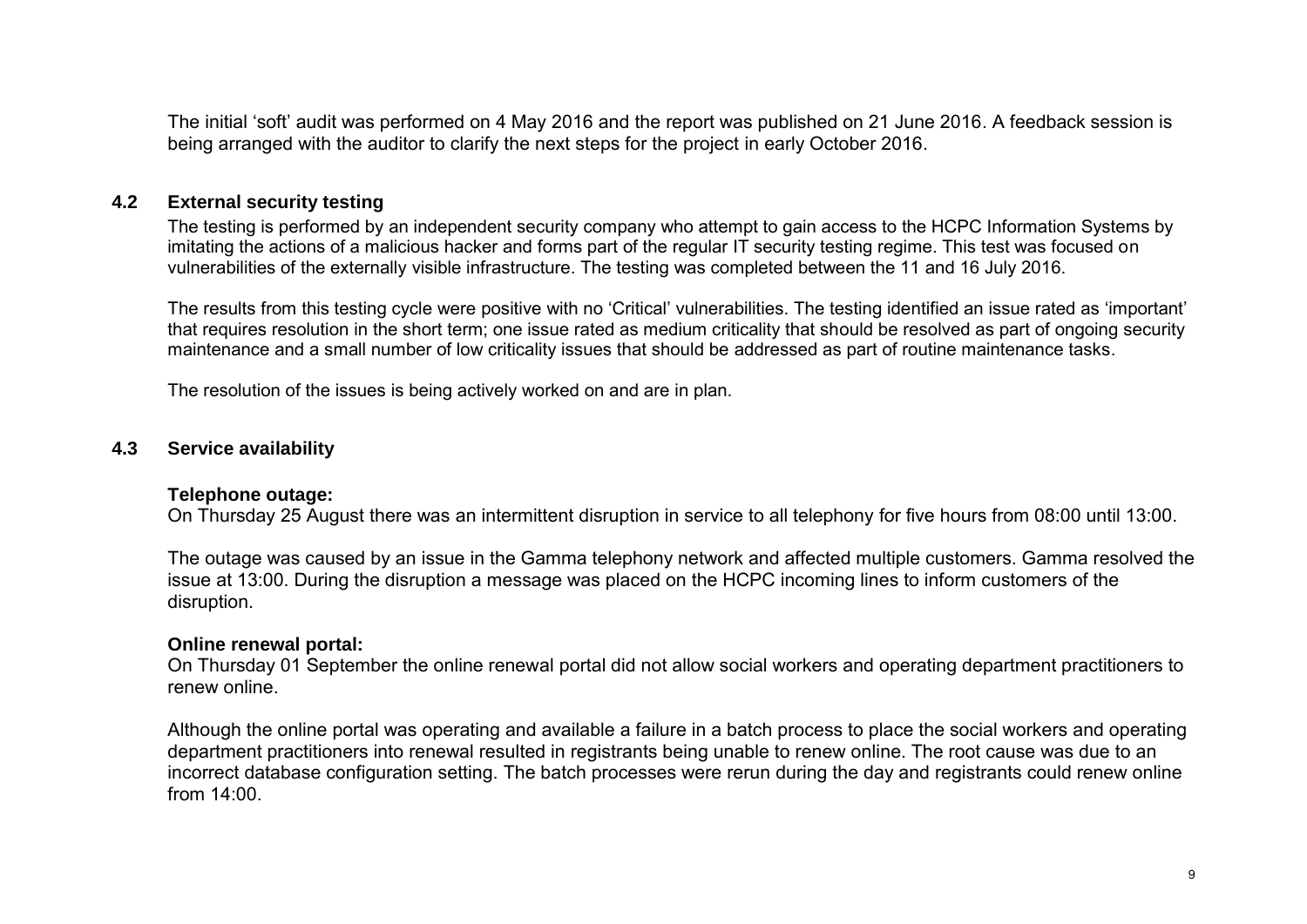#### **5 Strategic objective 4**

"To meet internal organisation expectations for the capability of the IT function".

#### **Customer experience training**

Following the bespoke customer experience training for the IT team that was run on 10 May 2016, there has now been a follow up session with the trainer on 27 July 2016. The follow up session reviewed the experiences since the original training and focused on emotional intelligence and dealing with calls where a difficult message needs to put given.

#### **Call handling**

The new IT telephone call queue was introduced in August 2016. The call queue was launched along with a new internal telephone number (1515) and allows for better management of calls by giving 'place in queue' information to the caller, allowing the categorisation of calls via the number options, recording calls for training and producing call statistics for service improvement.